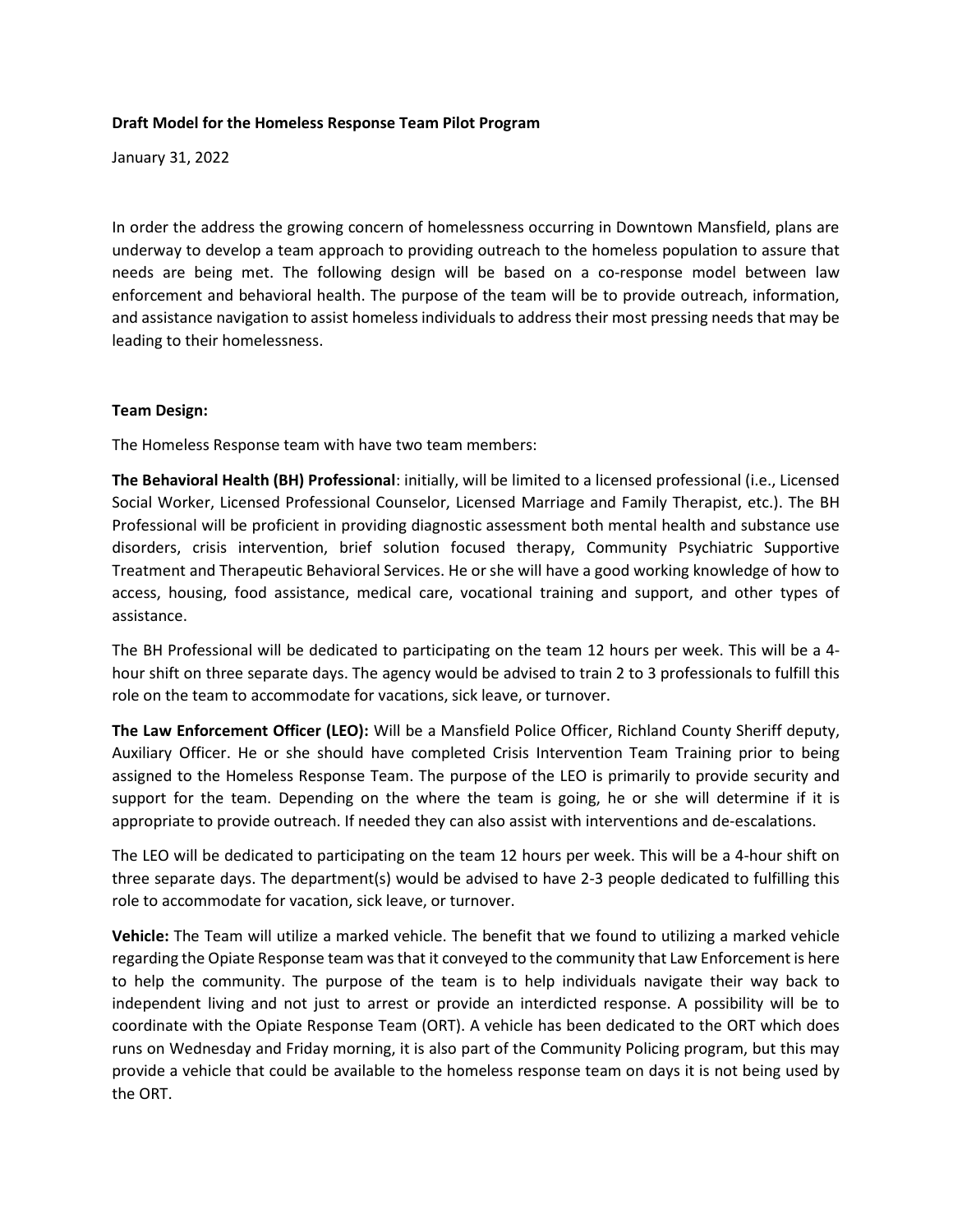Tracking Logs: The BH Professional will be responsible for completing a one-page activity log. This individual will not be providing a billable service (i.e., reimbursable from Medicaid or private insurance), during the pilot program. However, as we look beyond the pilot and at sustainability of the program, we will want to see what services are being provided that may have various funding sources beyond local discretionary dollars. This log will also be used during phase one to determine the best times and days to have the team active. Locations that are most productive, what types of services are being provided and what level of staffing is best suited for providing that need. All logs will be submitted to the administrative agent on a weekly basis.

# Planning Phase:

March 1, 2022, to April 1, 2022.

During this time, the agency that will be employing the BH Professional will have 30 hours to develop a resource manual and to train their staff on how to use it and continue to update it as the program progresses. The BH professionals should be well-versed in accessing all levels of services. He or she should know how to access various forms of public transportations. The process to establish benefits through Job and Family Services, including eligibility criteria for TANF, PRC, SNAP, and Medicaid. Where and how to access housing assistance. Where to access vocational assistance including uniforms or equipment that may be required. How to access healthcare services including but not limited to prenatal, dental, general and prescription assistance.

The BH Professional should not do for the individuals unless that is the only choice but should focus more on working with individuals to access assistance him or herself, with some assistance from the team. The whole process should be manualized for ease of training new or additional individuals to fill the position on the team through "on the job" training.

The team should develop contacts with 211, Catholic Charities, JFS, Jobs Ohio, Third Street Family Health Services, Harmony House, ARC Center and other organizations that are providing voluntary supports to the homeless population, to name a few.

## Phase One:

Beginning April 4, 2022, running through September 30, 2022 (26 Weeks).

The purpose of phase one will be to provide 12 hours of direct services to the Homeless Response effort per week with a high degree of flexibility as to what will occur and when it will occur. This will be an exploratory period for the team to determine the best way to deliver outreach to the homeless population and garner the greatest level of positive outcomes.

For phase one the team will provide 12 hours per week over 3 days of direct team activities. These will not be "on call" hours, or "To Be Determined" activities or "up to" 4 hours. During the 4 hour runs, the team can visit permanent locations such as Harmony House, The City Center, the shelter for meal distribution, ARC, or other sites. The team can also respond to less permanent locations that are seeing frequent homeless activity such as the Gazebo in Central Park, parking lots by business, etc. If, for some reason the team has a day with little activity, they can also be used by MPD or Catalyst Crisis to do homebased follow ups on crisis calls or well-being checks.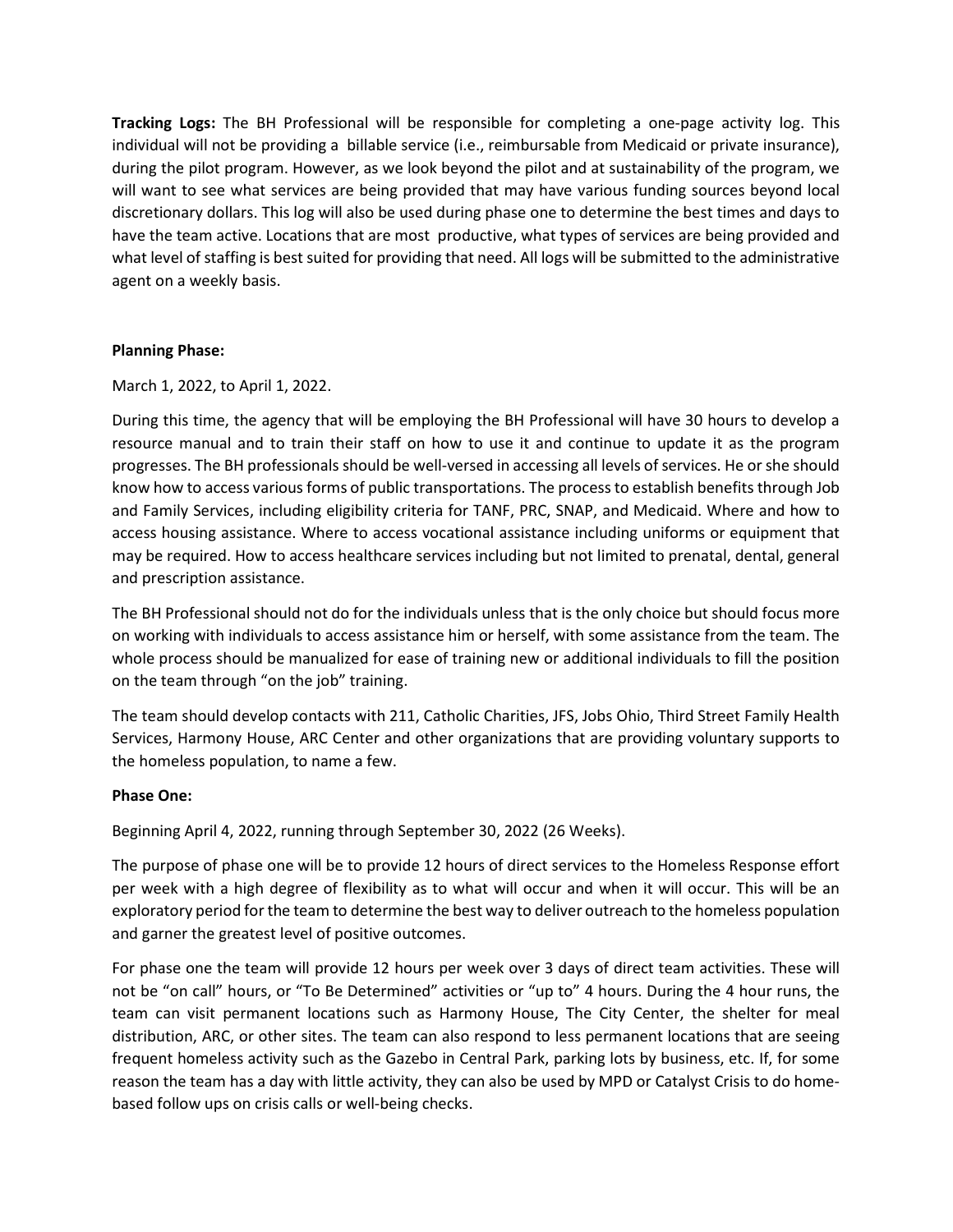The team should exercise flexibility in times that they do their runs and days that they do their runs. For example, Week 1, they might go out on Monday from 9am to 1pm, Tuesday from 12pm to 4pm and Thursday from 10am to 2pm. Week 2, they may go on Tuesday from 8am to noon, Wednesday from 12pm to 4pm and Thursday from 12pm to 4pm. As they discover the days and time that give them the greatest accessibility to people in need, they can start to establish a more permanent schedule.

During Phase One, The Administrative Agent will complete a monthly progress report based on the Activity logs and provide these to all the partner organizations. During the  $4<sup>th</sup>$  month of the program a meeting will be established with the partner organization and the team members to discuss progress, challenges and team needs. This will begin the process to make any adjustments that may need to occur as the program move into Phase Two.

By no later than August 2, 2022, and addendum will be presented in writing to the team members, their employers, and all partner agencies, describing any adjustments that will be made to the over all program, starting with the beginning of phase two on October 1, 2022.

## Phase Two:

October 1, 2022, to June 30, 2023 (39 Weeks)

The Team will implement any changes that were determined for the team on August  $2^{nd}$ . The team will continue to submit Activity Logs weekly. The Administrative agent will continue to produce monthly progress reports based on information provided on the activity logs.

The team members and the partner organizations will meet in November 2022 to discuss adjustments that need to be made to address cold weather needs and any anticipated Calendar Year changes.

The team members and the partner organizations will meet in March of 2023 to discuss the Homeless Response Team beyond the pilot.